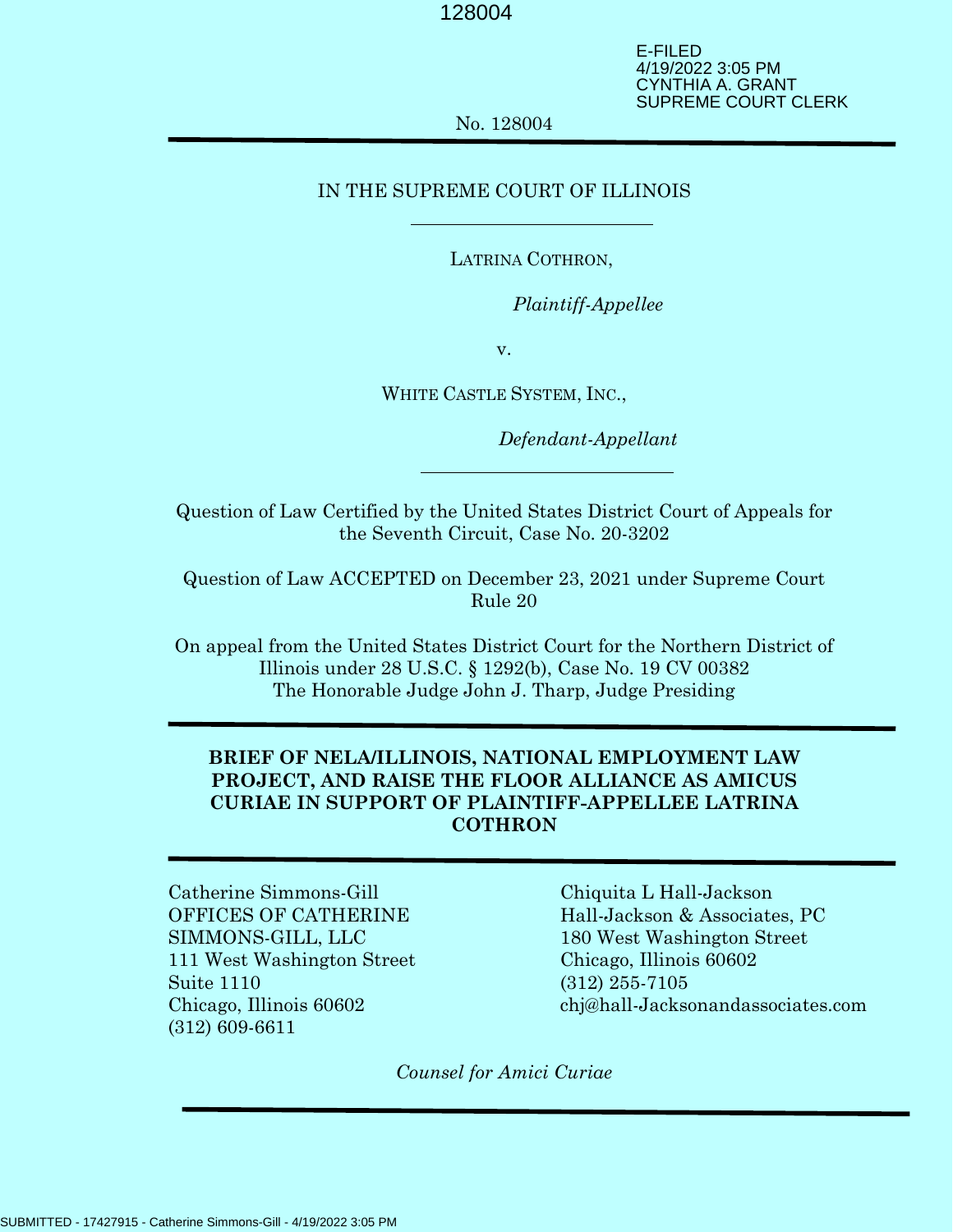# **TABLE OF CONTENTS AND STATEMENTS OF POINTS AND AUTHORITIES**

| STATEMENT OF IDENTITY AND INTEREST OF THE AMICI  1                                                                            |
|-------------------------------------------------------------------------------------------------------------------------------|
|                                                                                                                               |
| Ι.                                                                                                                            |
| Illinois Biometric Information Privacy Act                                                                                    |
| П.                                                                                                                            |
| Ugo Okere, et al., SECURE JOBS, SAFE WORKPLACES, AND STABLE                                                                   |
| United States Bureau of the Census, "Quarterly Workforce Indicators"<br>Release R2021Q1," United States Bureau of the Census, |
| Rosenbach v. Six Flags Ent. Corp.,                                                                                            |
| III.<br>Accrual in Other Types of Claims Supports Affirming the                                                               |
| Chicago Bldg. Design, P.C. v. Mongolian House, Inc.,                                                                          |
| Cothron v. White Castle Sys., Inc.,                                                                                           |
| Groesch v. City of Springfield,                                                                                               |
| Kellogg v. Ball State Univ.,                                                                                                  |
| Petrella v. Metro-Goldwyn-Mayer, Inc.,                                                                                        |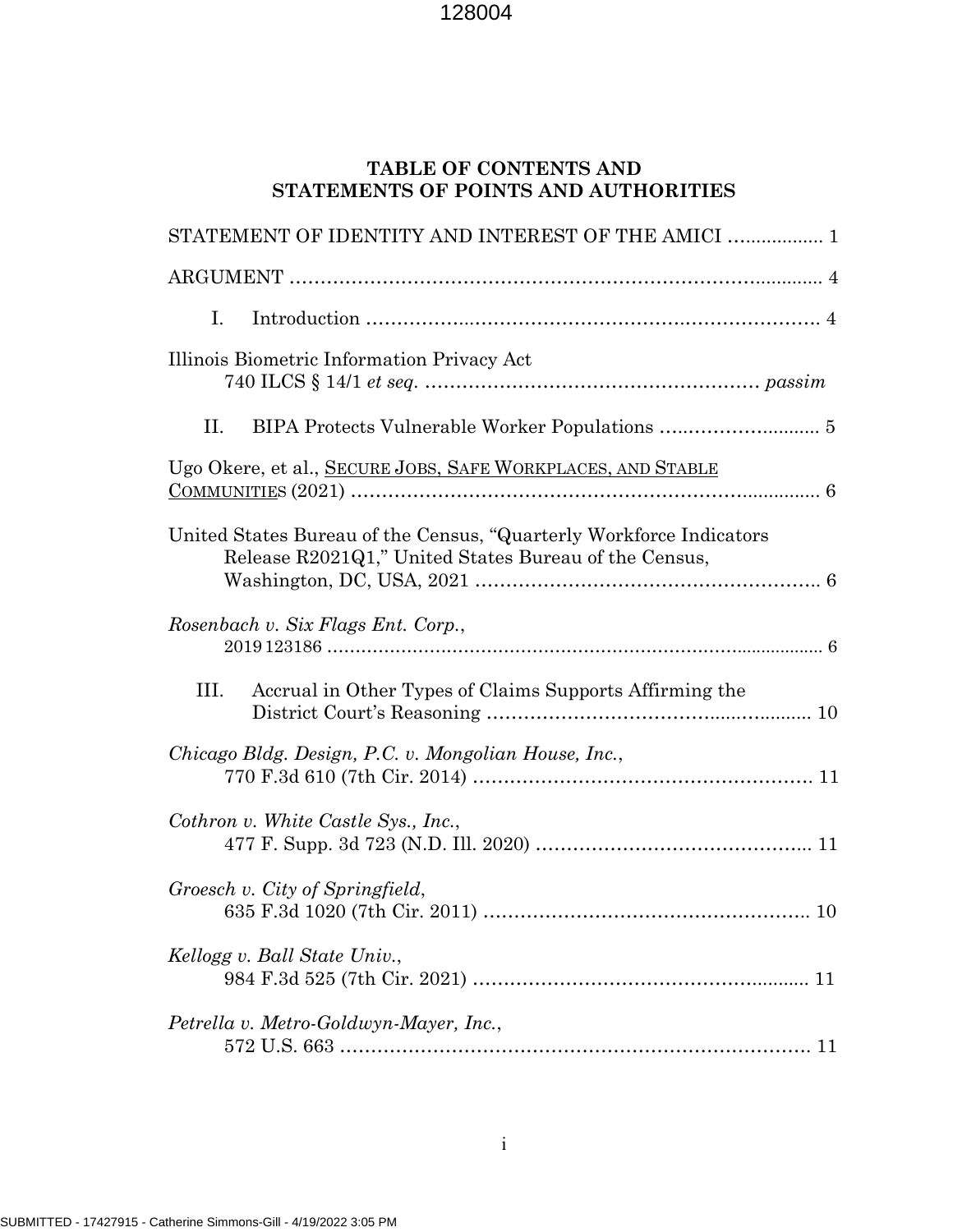| Richardson v. Kharbouch,                                                                         |
|--------------------------------------------------------------------------------------------------|
| The Equal Pay Act The Copyright Act                                                              |
|                                                                                                  |
| Illinois Right to Privacy in the Workplace Act                                                   |
|                                                                                                  |
|                                                                                                  |
| IV.<br>Defendant's Position Would Lead to Absurd<br>Results, and Actually Encourage the Unlawful |
| Rosenbach v. Six Flags Ent. Corp.,                                                               |
| The Defendants Constitutional Concerns are without Merit as<br>V.                                |
| State Farm Mut. Auto. Ins. Co. v. Campbell,                                                      |
| Petersen v. Wallach,                                                                             |
|                                                                                                  |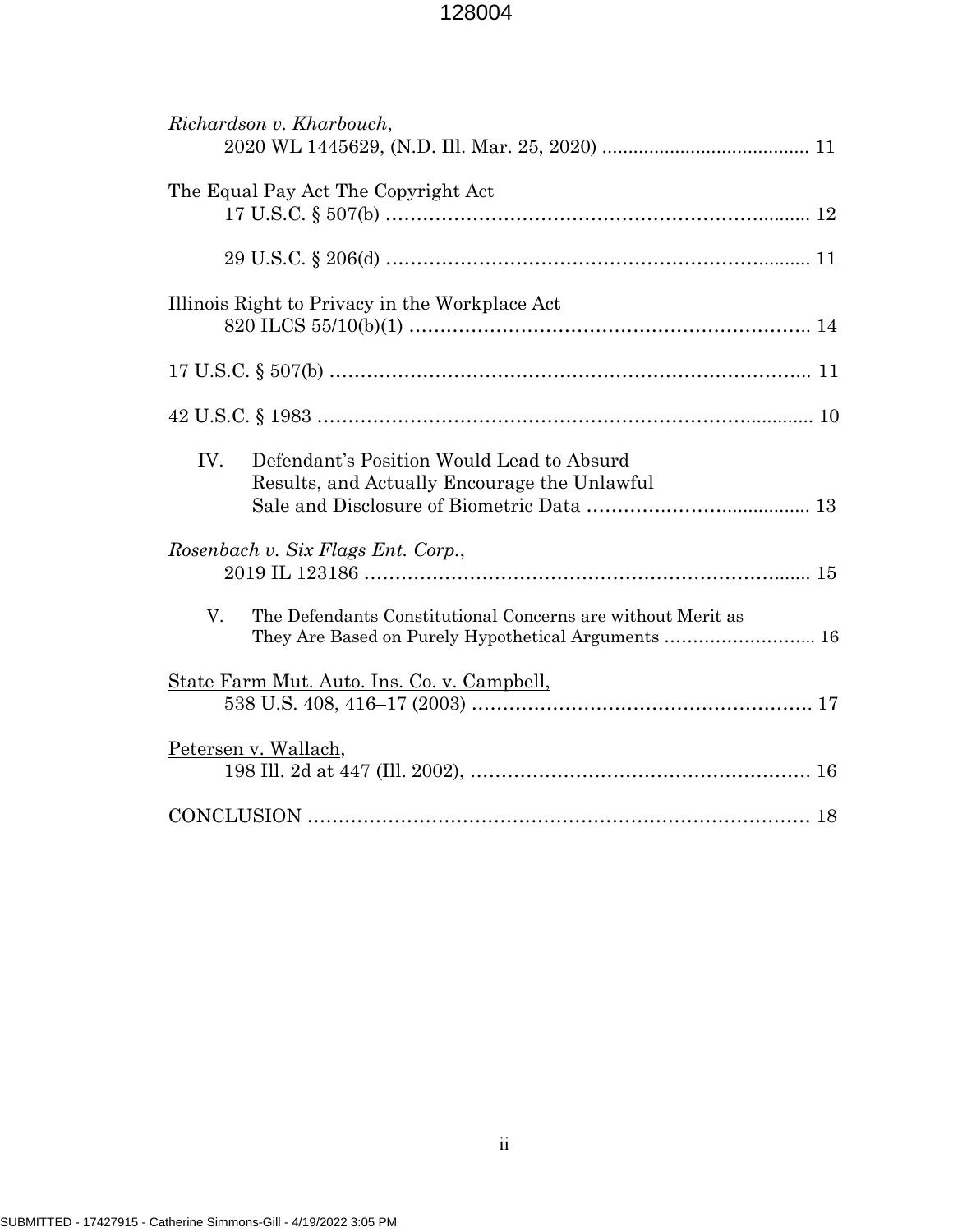#### **STATEMENT OF IDENTITY AND INTEREST OF THE AMICI**

*Amici* are non-profit organizations that engage in legal and policy advocacy for low-wage workers. *Amici* have a strong interest in this case because BIPA protects low-wage workers who are particularly vulnerable to having their rights violated.

*Amici* submit this brief Pursuant to Illinois Supreme Court Rule 345 and 362, and do not repeat arguments made by the Parties. Neither Party's counsel authored this brief, in whole or in part, and nor did either Party or Party's counsel contribute money intended to fund the preparation or submission of the brief. No person, including *amici curiae*, their members, or their counsel, contributed money intended to fund the preparation or submission of the brief. Counsel for both parties have consented to the filing of this brief.

*Amici* describe the work circumstances of workers like the plaintiff/appellee in this case, who make up the backbone of today's servicebased economy. *Amici* illustrate the disproportionate impact that a new standard for the accrual of legal claims – as advocated by Appellant – would have on low-wage workers and other vulnerable worker populations.

NELA/Illinois is the Illinois affiliate of the National Employment Lawyers Association ("NELA"), the largest organization of lawyers who primarily represent employees in labor, employment, and civil-rights disputes in the country. With approximately 69 state and local affiliates and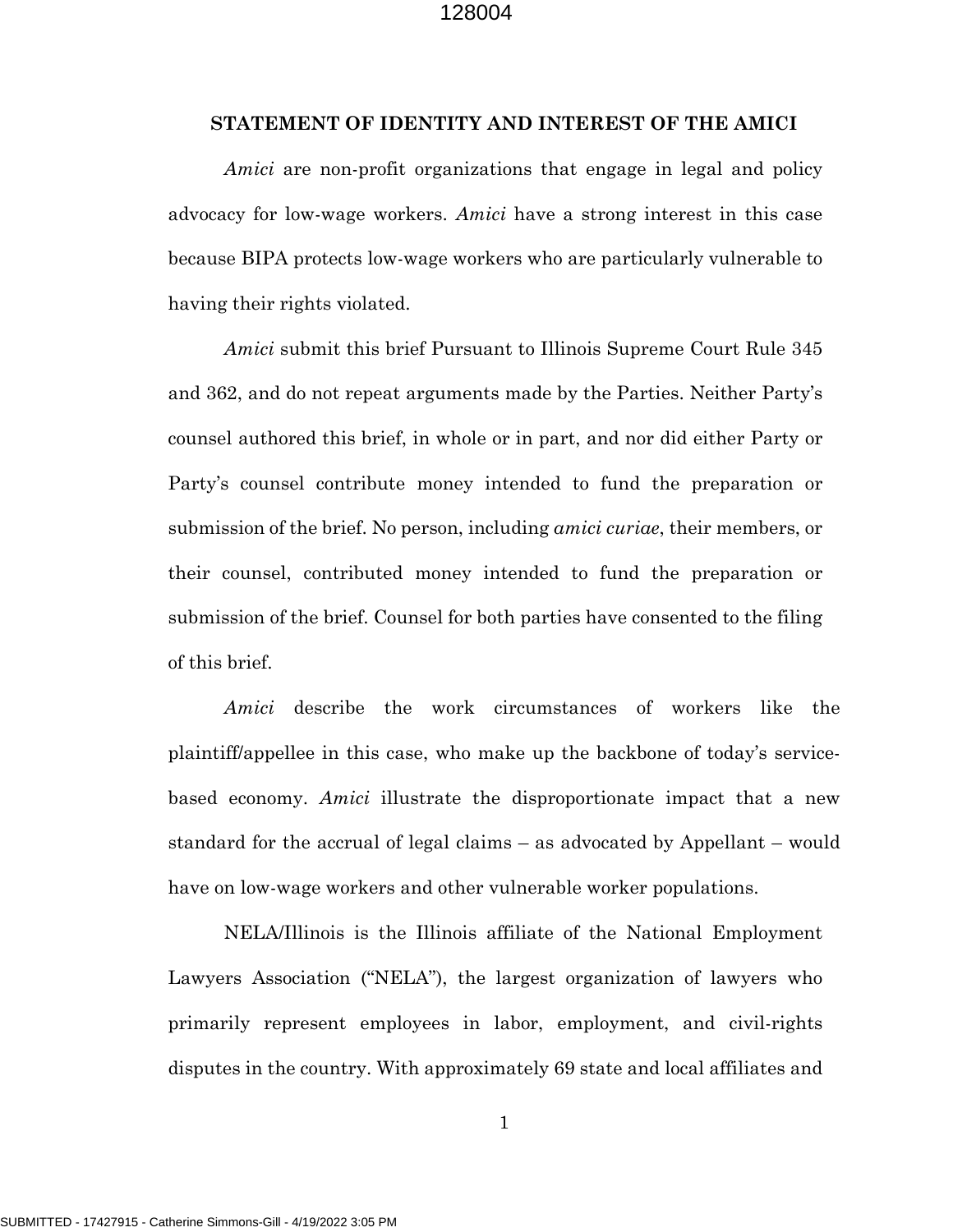a membership of over 4,000 attorneys, NELA is the nation's leading advocate for employee rights. Founded in 1986, NELA/Illinois is dedicated to advocating for employee rights and advancing justice in the workplace.

NELA/Illinois has a current membership of approximately 175 individuals – primarily attorneys from Illinois and the surrounding states who solely or primarily represent individuals in employment-related matters. NELA/Illinois provides educational programs, technical support, and networking benefits to its members, which also includes mediators and law students.

The National Employment Law Project ("NELP") is a non-profit legal organization with over 50 years of experience advocating for low-wage workers' employment and labor rights. In partnership with community groups, unions, and state and federal public agencies, NELP seeks to ensure that all employees, especially those more susceptible to exclusion, receive the basic workplace protections guaranteed in our nation's labor and employment laws. NELP has litigated and participated as *amicus* in numerous cases addressing the rights of workers.

Raise the Floor Alliance (hereafter, "Raise the Floor") originated in 2007 as the "Working Hands Legal Clinic" to provide direct legal assistance and strategic legal advice for low-wage workers in Illinois. Since its founding, it has grown substantially to reach marginalized workers in numerous industries across northern Illinois. As Working Hands Legal Clinic, the organization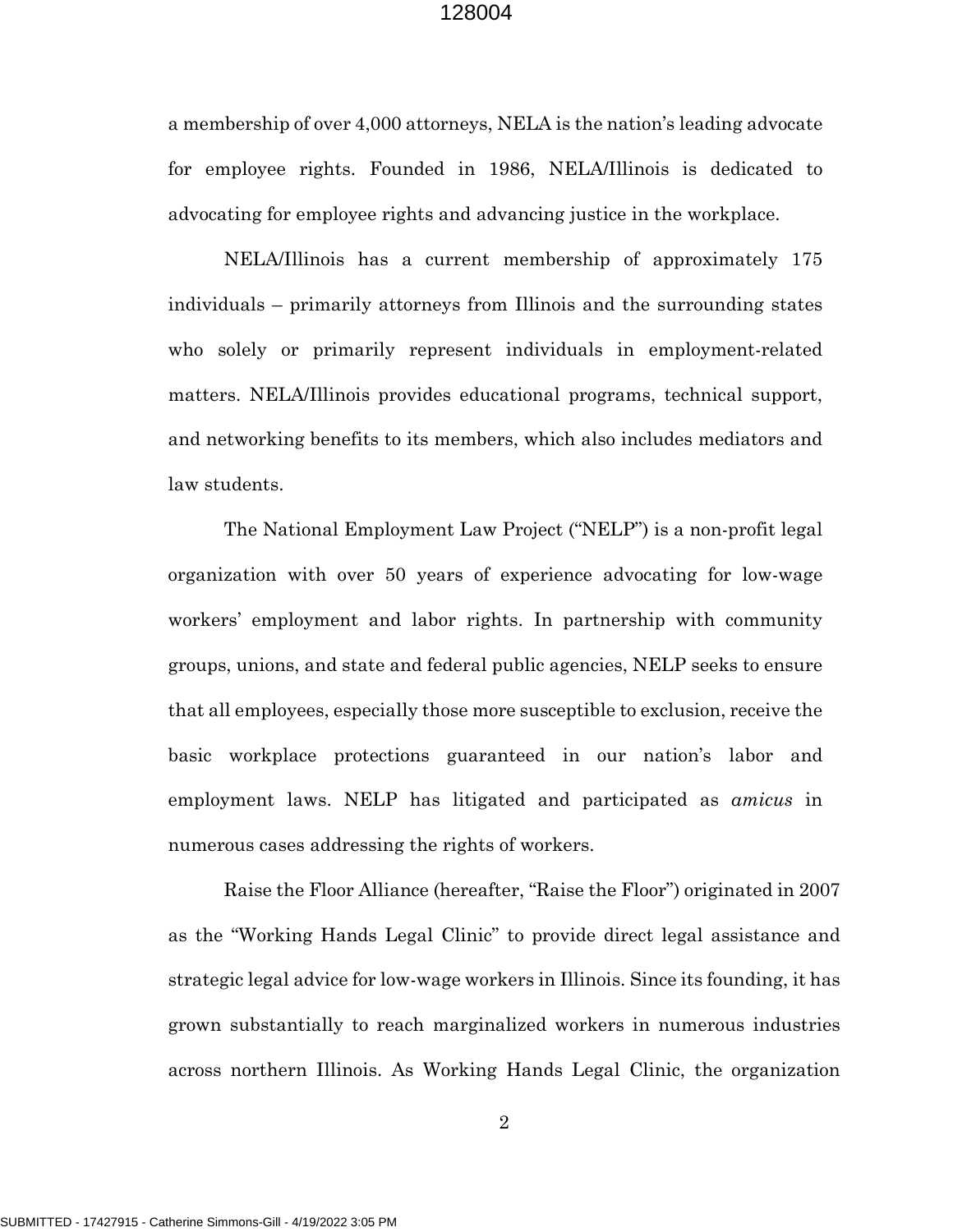provided legal assistance to tens of thousands of low-wage workers throughout Illinois, recovering millions of dollars for workers through litigation and mediation.

The efforts started through Working Hands Legal Clinic have since continued through Raise the Floor, an alliance of community-based non-profit worker advocacy organizations. Raise the Floor works to ensure that low-wage workers have access to quality jobs and are empowered to uphold and improve workplace standards. Raise the Floor continues to litigate on behalf of lowwage workers to expose injustice and enforce workers' legal rights. The organization also actively shapes policy, having drafted or advised the Illinois legislature on amendments to eight different laws to increase and protect the rights of low-wage workers in Illinois, including the Illinois Day and Temporary Labor Services Act and amendments to the Illinois Wage Payment and Collection Act. Raise the Floor has worked for years to ensure that all workers have access to dignified, family-supporting work.

In this case, Plaintiff worked at a fast-food restaurant chain – White Castle – and was paid on an hourly basis. Plaintiff received low wages and was not allowed to negotiate the terms or conditions of her employment. Like many low-wage workers, Plaintiff was required by her employer to use her biometrics – a fingerprint scan – to clock in and clock out of work.

*Amici* write not to repeat arguments made by the Parties but to describe for the Court the importance of maintaining the traditional notion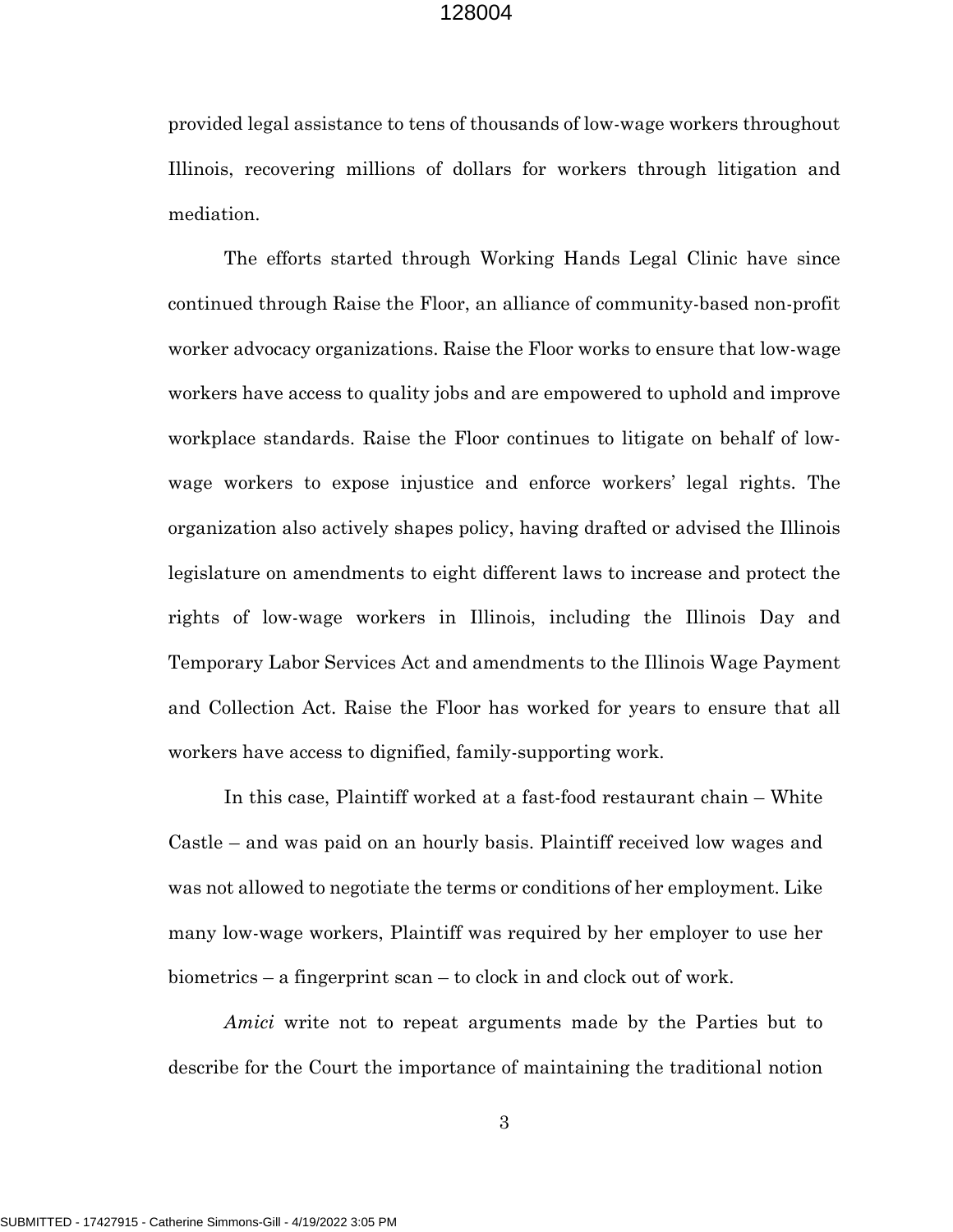of when employment-based legal claims accrue and when continued violations of the law create a continuing violation for statute of limitations accrual purposes. Adopting the new standard as proposed by Defendant would upend decades of precedent and would severely disadvantage vulnerable low-wage workers subjected to multiple instances of unlawful conduct – especially where day-to-day actions by an employer are unlawful.

The Biometric Information Privacy Act ("BIPA") provides a several important protections to individuals in Illinois. 740 ILCS § 14/1 *et seq*. As a core protection, BIPA guarantees that the biometric information and biometric identifiers (together "biometric data") of individuals who reside in Illinois will not be collected or captured unless the individual agrees to such collection in writing. 740 ILCS § 14/15(b). Each time an unlawful collection of biometric data occurs in violation of BIPA, the individual whose rights have been violated incurs a new harm during each new violation.

For these reasons, *amici* urge the Court to affirm the district court's ruling denying Defendant's Motion to Dismiss. All parties in this case have consented to the filing of this *amicus* brief.

#### **ARGUMENT**

## **I. INTRODUCTION**

The protections afforded to individuals in Illinois by BIPA undoubtedly provide a bedrock foundation of protection against the unlawful collection of biometric data from, *inter alia*, vulnerable and low-wage workers. As discussed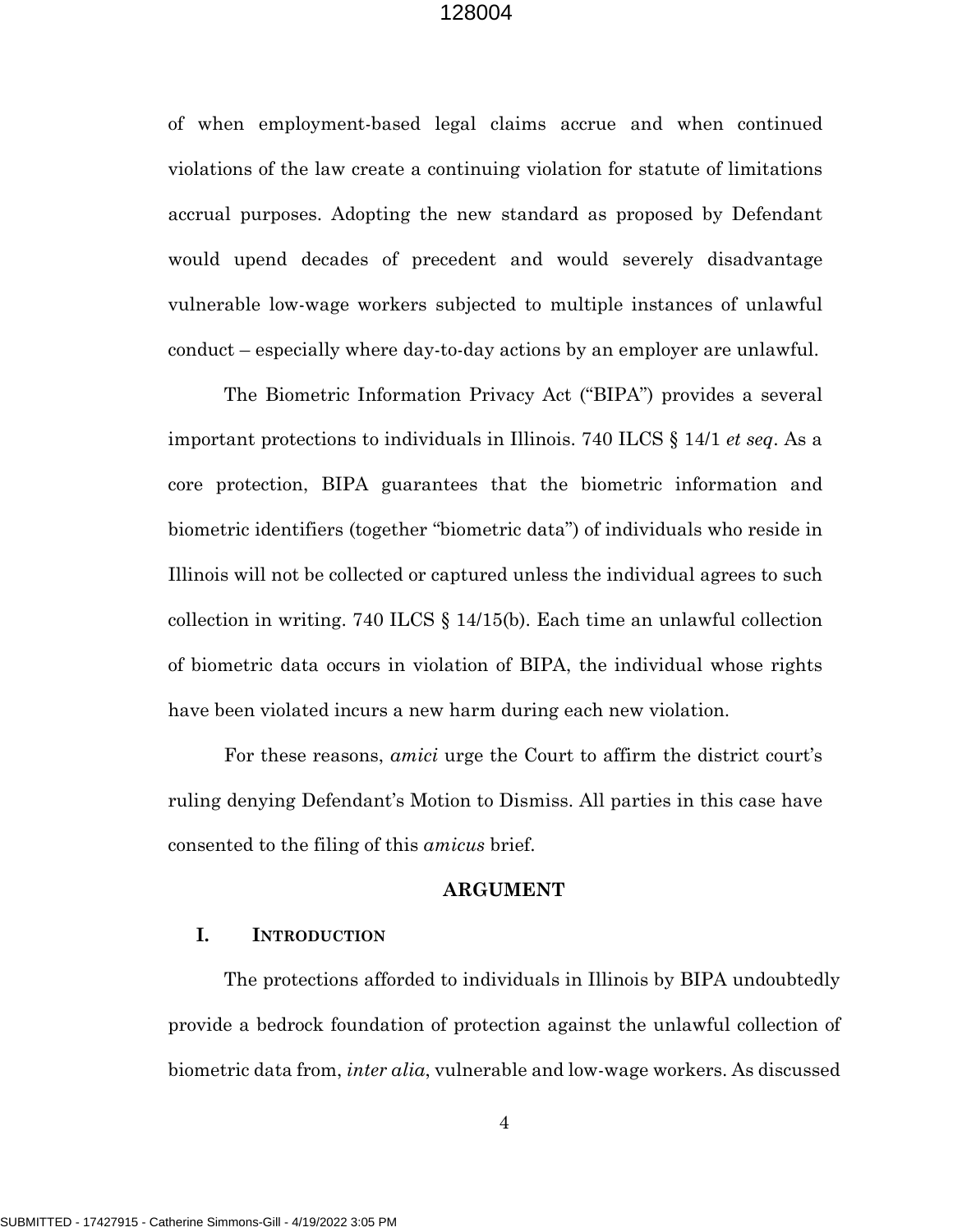below, in the employment context, BIPA's protections against the unlawful collection or capture of biometric data are essential for low-wage workers, a population more susceptible to abuse and likely to have their biometric data captured as part of a time-keeping process than other employees.

Defendant takes two positions that would fundamentally – and negatively – impact employment law jurisprudence. First, Defendant's narrow view of the fundamental privacy rights protected by BIPA minimizes the rights created by the Illinois legislature over a decade ago. Second, Defendant's arguments overlook the fundamental principles of claim accrual, especially in the workplace setting.

# **II. BIPA PROTECTS VULNERABLE WORKER POPULATIONS AND THEIR RIGHT TO MAKE INFORMED DECISIONS**

BIPA undoubtedly provides important protections to low-wage workers who cannot negotiate their terms and conditions of employment. Fast-food restaurants, warehouses, and nursing homes rely almost exclusively on minimum wage workers and use biometric timekeeping devices to track their employees.

The number of potentially affected Illinois employees is massive. Based on Census Bureau data from 2019, approximately 1.2 million Illinois employees work in industries commonly associated with the use of biometrics in the workplace including ambulatory health care services, clothing and clothing accessories stores, food and beverage stores, health and personal care stores, hospitals, restaurants and other eating places, and warehousing and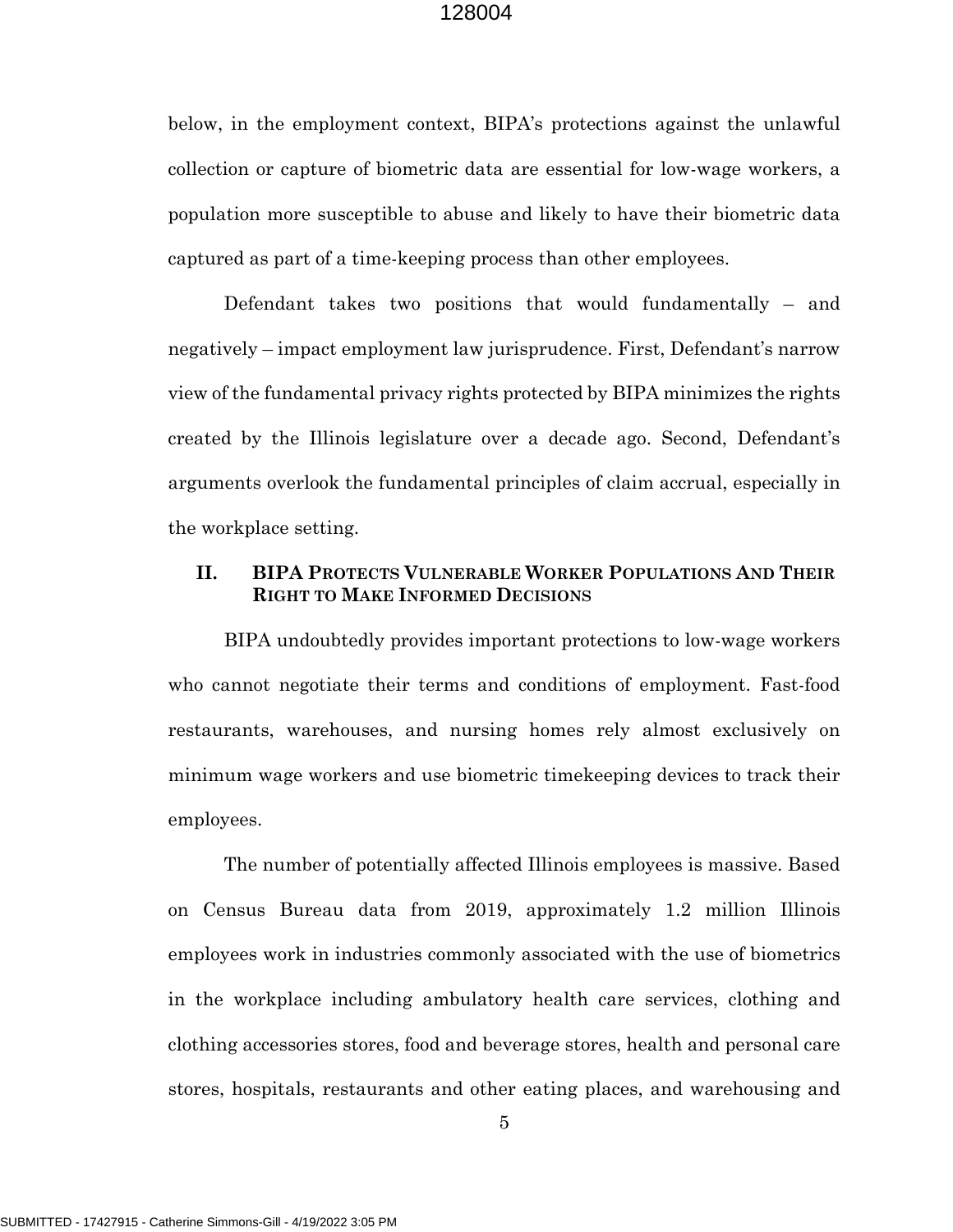storage. United States Bureau of the Census, *Quarterly Workforce Indicators Release R2021Q1*, Washington, DC, USA, 2021.

BIPA requires an employer to receive an affirmative written release from any employee before their biometric data can be collected or stored. 740 ILCS 14/15(b). This prerequisite for collecting biometric data protects the employees' right to make an informed decision as to whether or not they agree to the collection of his or her biometric data and its inevitable use.

The right to this statutorily requisite information is a critical protection for vulnerable employees in Illinois who are already fearful of electronic monitoring. Over half of the Illinois workforce is subjected to electronic workplace monitoring, and more than one-third of Illinois employees are subjected to discipline or termination based on electronic monitoring. (Ugo Okere, et al., *Secure Jobs, Safe Workplaces, and Stable Communities: Ending At-Will Employment in Illinois* (2021) at p. 11 (*available at* [https://s27147.pcdn.co/wp-content/uploads/Secure-Jobs-Safe-Workplaces-](https://s27147.pcdn.co/wp-content/uploads/Secure-Jobs-Safe-Workplaces-Stable-Communities-Ending-At-Will-Employment-Illinois.pdf)

[Stable-Communities-Ending-At-Will-Employment-Illinois.pdf\)](https://s27147.pcdn.co/wp-content/uploads/Secure-Jobs-Safe-Workplaces-Stable-Communities-Ending-At-Will-Employment-Illinois.pdf)). With such a broad application of electronic monitoring technology, BIPA's informational requirements provide bedrock protections to Illinois employees, especially those most vulnerable, like low-wage workers who cannot negotiate the terms and conditions of their employment.

Moreover, as made clear by this Court in *Rosenbach*, "[c]ompliance [with BIPA] should not be difficult…" *Rosenbach v. Six Flags Ent. Corp.*, 2019 IL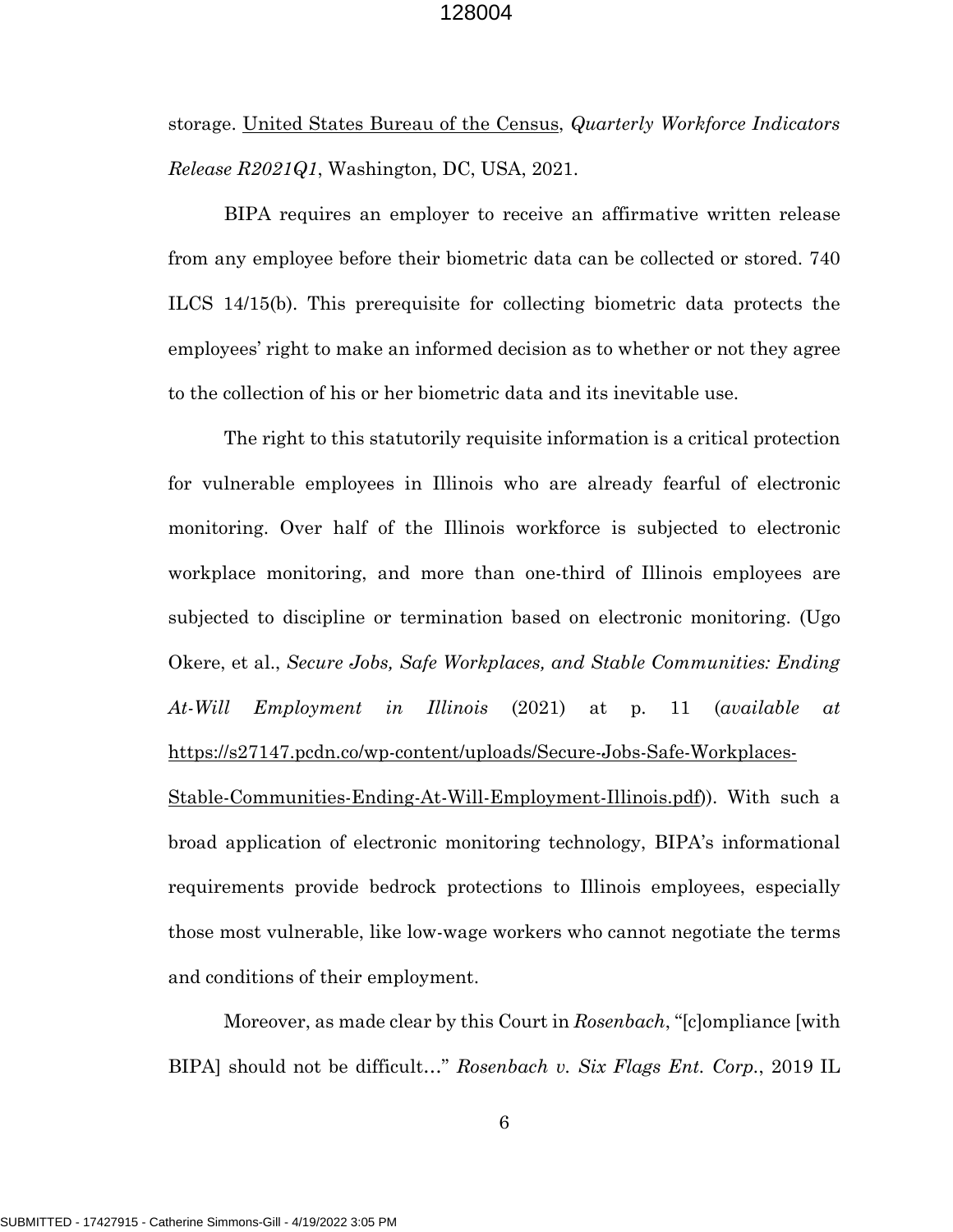123186, ¶ 37. This Court's revelation is aptly demonstrated by correcting the "Allie" hypothetical described by the Retail Litigation Center, Inc. and the Restaurant Law Center (Brief of Retail Litigation Center, Inc., Restaurant Law Center, And National Retail Federation As

*Amici Curiae* in Support of Defendant-Appellant, at 14). Allie consents to using the finger-scan process after her employer provides her with a valid disclosure. The provision of this disclosure agreement clearly demonstrates this Court's observation that compliance with BIPA is easy and manageable. However, *amici* then argue – incorrectly – that Allie's employer "could" be liable for millions of dollars in liquidated damages for a negligent violation of BIPA. This is untrue because the employer took the easy and straightforward step of complying with BIPA (providing Allie with a one-page disclosure and allowing her to make an informed decision as to whether or not she wanted to use the fingerprint scanning device).

The Retail Litigation Center, Restaurant Law Center, and National Retail Federation propound the ludicrous hypothesis that "Allie" and her coworkers are conspiring against their employer, even thought they'd consented to having their biometric data collected – capitalizing on the employer's imagined lack of BIPA compliance and seeking out further violations of their rights via use of the timeclock system. The 18-year-old fast food worker is not conspiring to enter early retirement on the back of her BIPA claims. Nor could she. The "per scan" theory of damages Defendant and *amici* shallowly advocate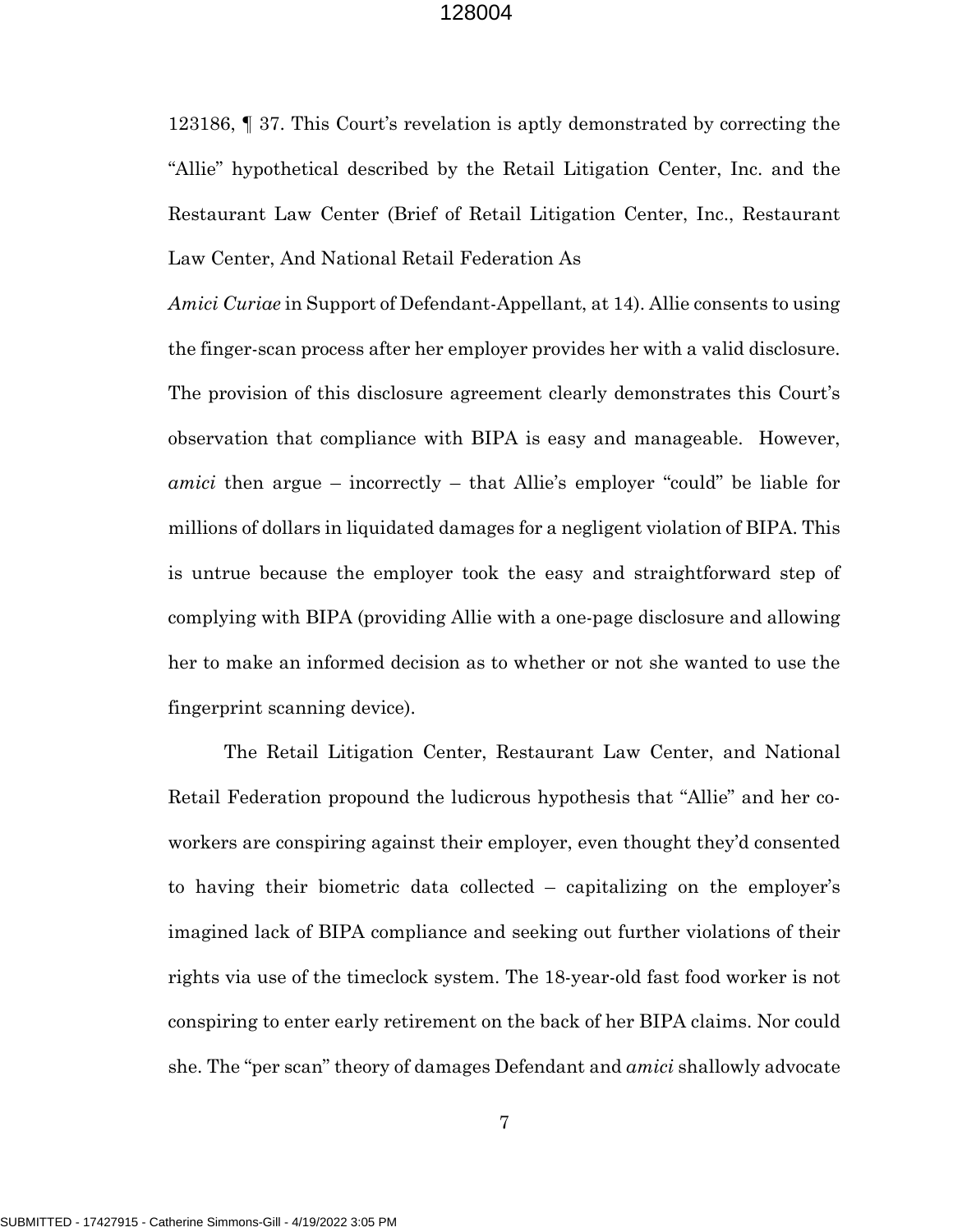for has never been endorsed, nor could it be. At the end of the day, employees like Allie are low-wage, hourly paid workers. It is not their responsibility to ensure their employers comply with the law, nor is it their job to avoid the damages they are owed when their employer violates their rights; minimumwage hourly workers should not be required to educate employers on their legal obligations nor should they be required to impress upon those same employers the seriousness of their statutory obligations.

In practice, compliance with BIPA is not difficult. Employers already require a variety of documents to be completed before employees start work. At a minimum, employers must receive the federally mandated Form I-9, which must be completed for every new hire – including Allie – to confirm he or she is eligible for work. In addition to legally required documents, many employers frequently require employees to sign other documents including arbitration and non-disclosure agreements, and – likely for Allie – documents related to the tipped-minimum wage and tip-sharing.

The Economic Policy Institute estimates that 60.1 million workers (more than half of non-union, private-sector employees) have signed arbitration agreements with their employers, and this number is expected to grow to 80% by 2024. More specifically, for Allie and her co-workers, 64.5% of workers making less than \$13.00 per hour are forced to sign arbitration agreements. Moreover, Allie's employer is likely required to obtain a written consent regarding the use of a tip-credit. Adding a BIPA consent form to the myriad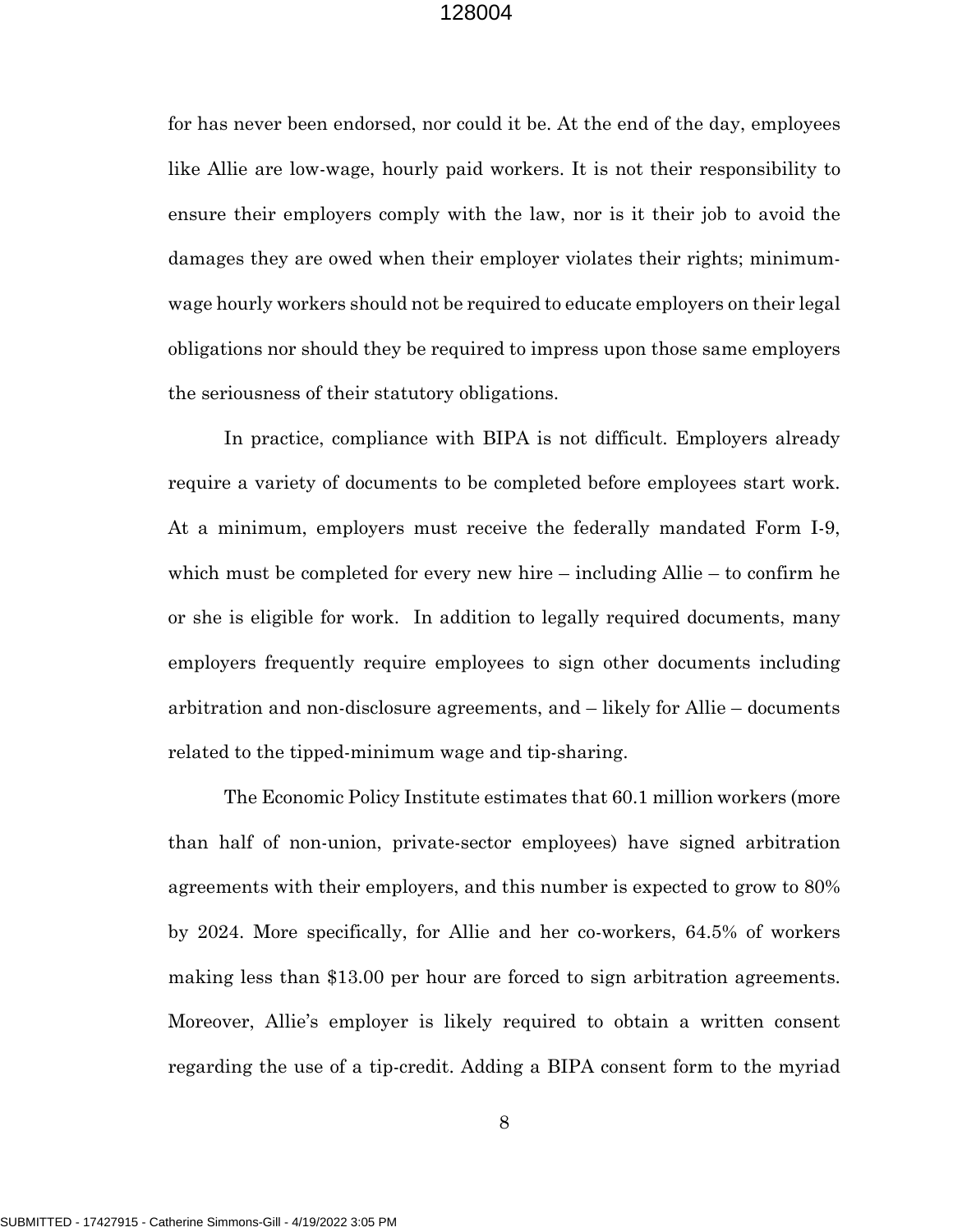documents required of new hires does not add any burden to Illinois employers. Thus, the *de minimis* burden of BIPA compliance "should not be difficult."

Furthermore, the resources available to employers underscores the minimal burden of BIPA compliance. First, industry trade groups like the Restaurant Law Center could easily draft template BIPA compliant policies and practices to help inform and educate its members about the requirements of BIPA. Instead of helping restaurants comply with BIPA, the Restaurant Law Center has focused on writing *amicus briefs* in various BIPA appeals, *see, for e.g.* [\(https://restaurantlawcenter.org/?s=BIPA,](https://restaurantlawcenter.org/?s=BIPA) and railed against any added protections for Illinois' low income workers. The employers requiring workers to agree to arbitration as a condition of employment already employ legal counsel—which could easily prepare and deploy appropriate BIPA waivers and policies to adhere to the law. Frankly, these same sophisticated, management-side lawyers should already be stressing the importance of BIPA compliance not ignoring their obligation to fully and faithfully advise their clients only to litigate these straightforward issues through the court of last resort.

Even though the compliance burden is minuscule, many employers violated BIPA and their employees' rights to make an informed decision about their biometric data. Considering the *de minimis* burden placed on employers, as well as the resources and protections available to them, especially weighed against the privacy interests of employees, any damages flowing from BIPA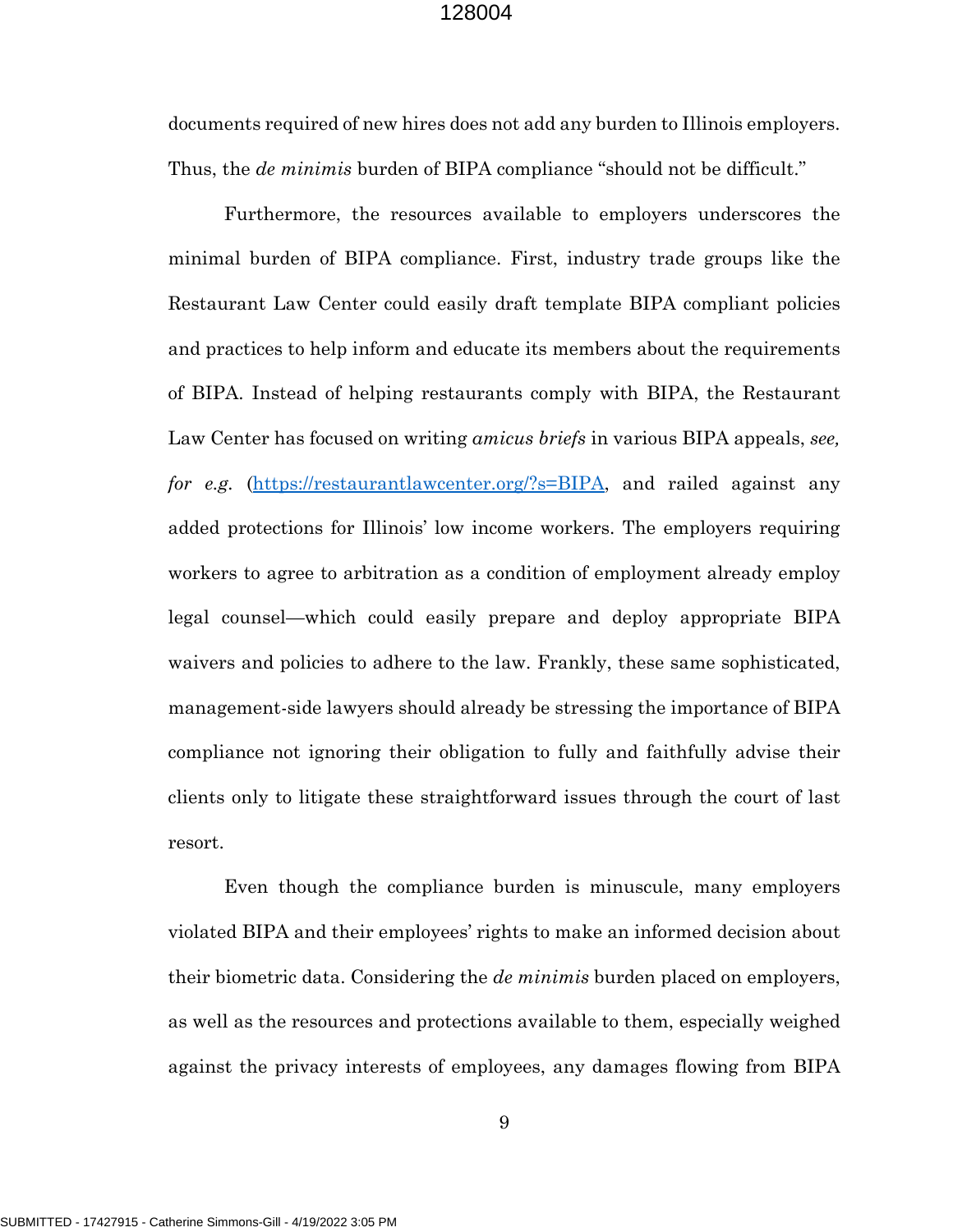violations are self-inflicted and completely avoidable as long as Illinois employers follow the law.

## **III. ACCRUAL IN OTHER TYPES OF CLAIMS SUPPORTS AFFIRMING THE DISTRICT COURT'S REASONING**

Defendant argues that a BIPA claim only accrues at the first violation that is to say, the first time, and only the first time, an employee's rights are violated. But their proffered interpretation of claim accrual is contrary to the overwhelming weight of authority and if adopted, its construction of the accrual of workplace related claims would be a complete reconstruction of when claims that arise out of a series of related unlawful conduct accrue.

Multiple types of analogous claims – where there are separate unlawful acts that cause separate and distinct harm – are governed by accrual regimes that focus on each separate harm. The Equal Pay Act's accrual jurisprudence is persuasive here. Generally, the "paycheck accrual rule" provides "a new cause of action for pay discrimination ar[ises] every time a plaintiff receive[s] a paycheck resulting from an earlier discriminatory compensation practice' even one that 'occurr[ed] outside the statute of limitations period.'" *Kellogg v. Ball State Univ.*, 984 F.3d 525, 529 (7th Cir. 2021), *reh'g denied* (Jan. 28, 2021) (quoting *Groesch v. City of Springfield*, 635 F.3d 1020, 1027 (7th Cir. 2011)). The same logic also extends to claims alleging violations of 42 U.S.C. § 1983, even though there is no specific statutory authority authorizing this method for determining when a claim (or claims) accrues.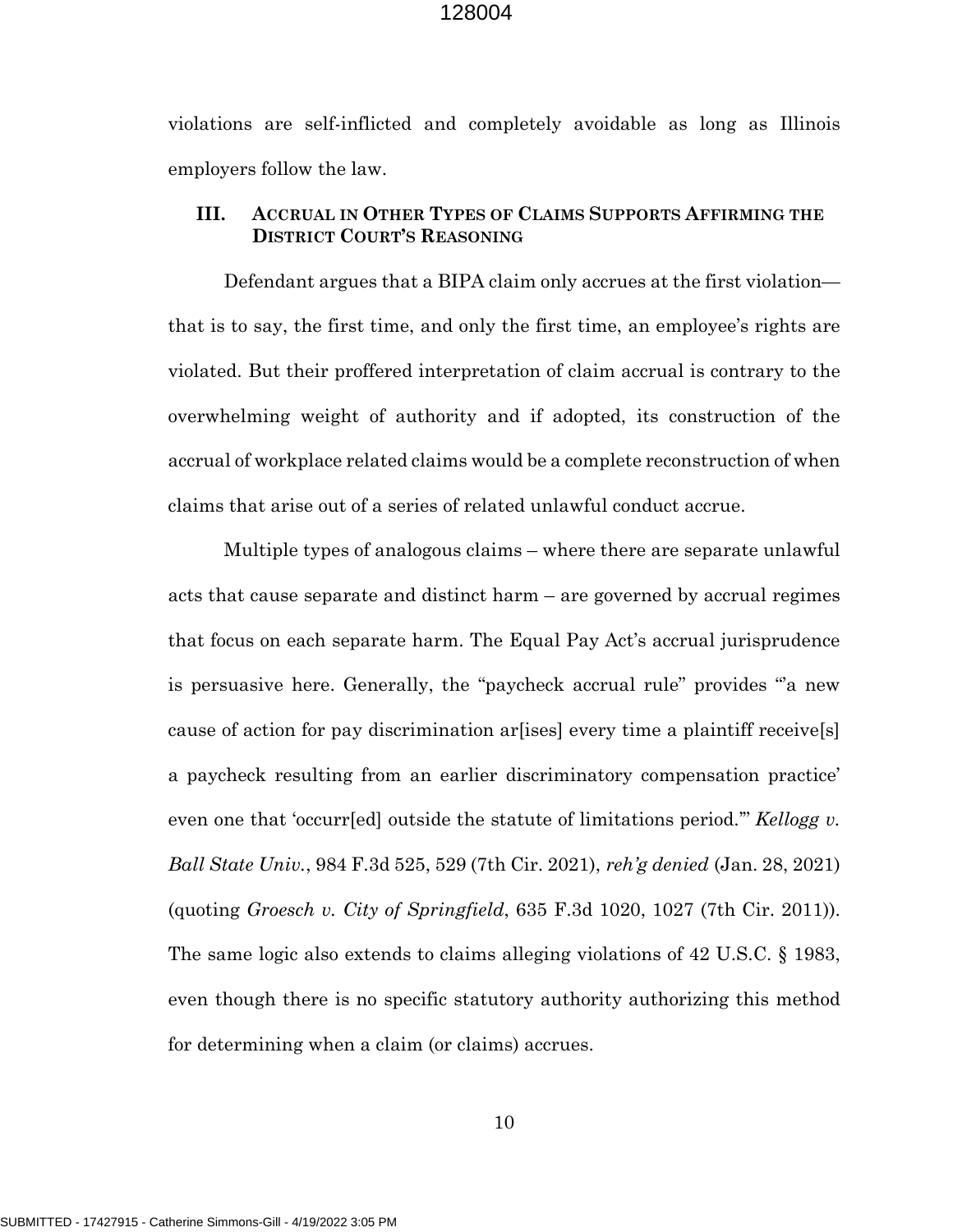Also, the Copyright Act is subject to a three-year statute of limitations period, pursuant to 17 U.S.C. § 507(b). However, when there are multiple violations of the statute, those separate violations are governed by the "separate-accrual" rule, meaning that "'when a defendant commits successive violations [of the Copyright Act], the statute of limitations runs separately from each violation.'" *Richardson v. Kharbouch*, No. 19 C 02321, 2020 WL 1445629, at \*7 (N.D. Ill. Mar. 25, 2020) (quoting *Petrella v. Metro-Goldwyn-Mayer, Inc.*, 572 U.S. 663, 671. In analyzing this issue, the Seventh Circuit has stated, "[e]ach time an infringing work is reproduced or distributed, the infringer commits a new wrong. Each wrong gives rise to a discrete 'claim' that 'accrue[s]' when the wrong occurs. In short, each infringing act starts a new limitations period." *Chicago Bldg. Design, P.C. v. Mongolian House, Inc.*, 770 F.3d 610, 614 (7th Cir. 2014) (quoting *Petrella*, 572 U.S. at 671).

Here, the District Court's rationale fits squarely with the rationale employed in the separate accrual and paycheck rule jurisprudence. A §15(b) violation of BIPA occurs when a private entity "collects, captures, or otherwise obtains a person's biometric information without prior informed consent." *Cothron v. White Castle Sys., Inc.*, (A11). As persuasively explained by the Court below, "[t]his is true the first time an entity scans a fingerprint or otherwise collects biometric information, but it is no less true with each subsequent scan or collection." *Id*.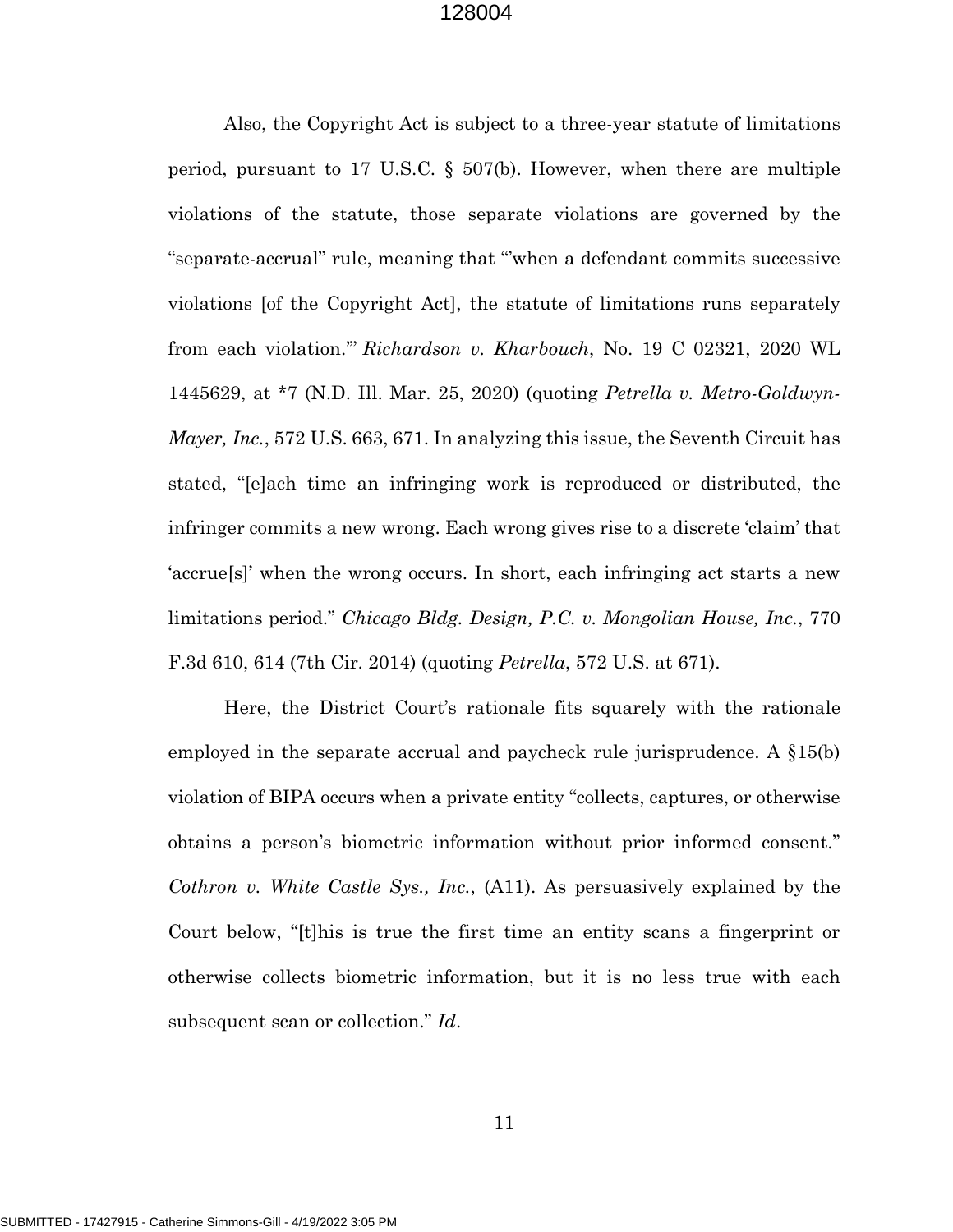Just as in the paycheck rule cases, each new collection of an employee's biometric data without complying with BIPA's mandates, including obtaining a prior written release, is a new wrong and results in a new harm – the collection of biometrics without written consent. Each time an employee's fingerprint is scanned a new piece of biometric information is created from the scan. This new biometric information is captured by the employer's fingerprint scanning device and then compared to a stored "biometric template" to identify the employee and allow (or disallow) a specified action, such as a time punch. In this respect, BIPA violations are akin to a series of copyright infringements. Accordingly, separate harm model is the only logical framework for assessing the accrual of BIPA claims – especially in the workplace – because new, never previously collected or captured biometric information is created, captured, and collected with each fingerprint scan.

The above framework lends support for the district court's decision wherein it found that each time an employer violates BIPA – collects its employee's biometric data without securing a written release – it has visited a new and distinct harm on its employee and therefore the employee has a new and distinct claim. The District Court's decision adeptly reconciled BIPA's statutory informed consent framework with the real-world application of fingerprint scanning technology, and clarifies that, just as intended by the Illinois Legislature, each collection of biometric data without prior informed written consent is a separate and distinct unlawful act.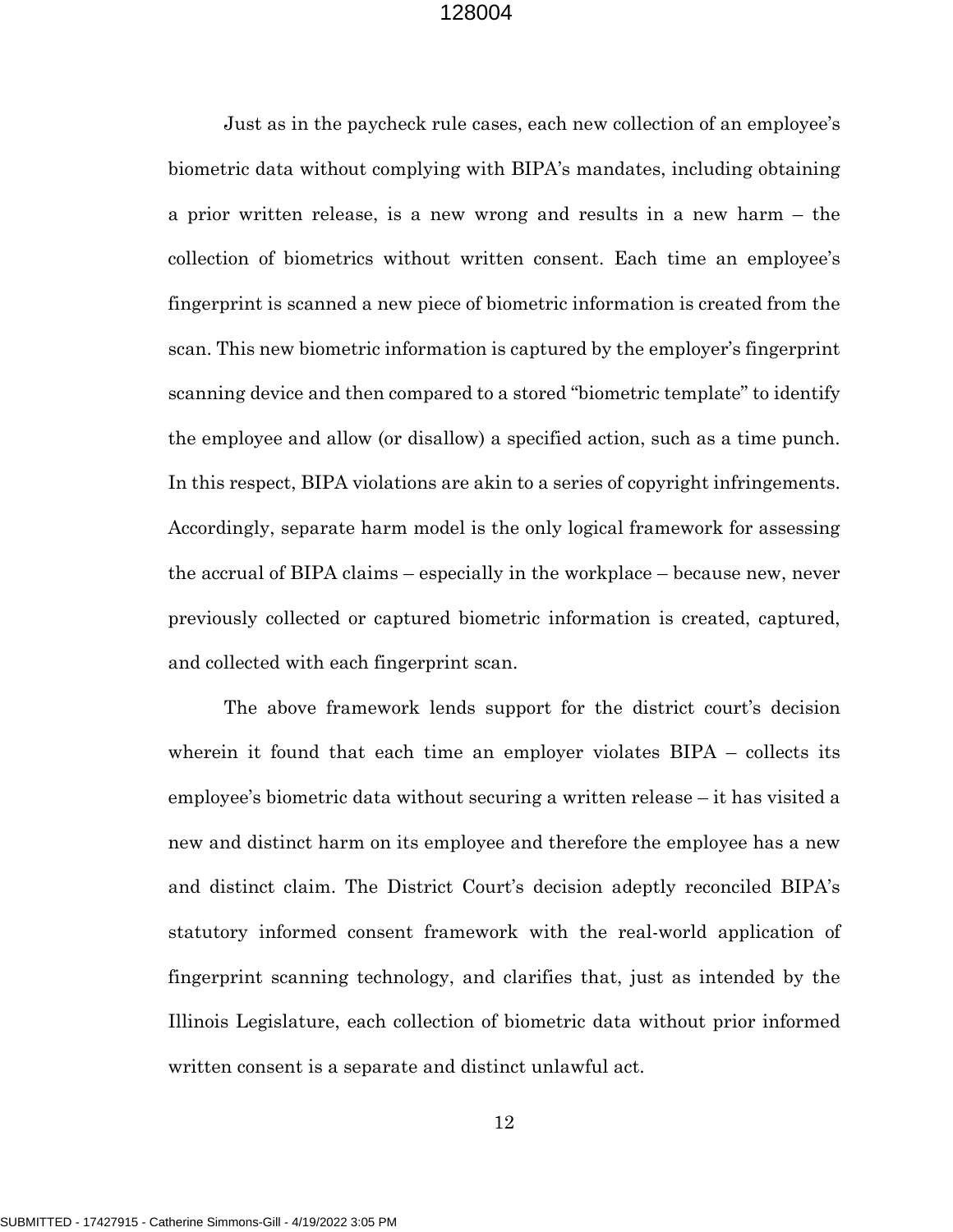# **IV. DEFENDANT'S POSITION WOULD LEAD TO ABSURD RESULTS, AND ACTUALLY ENCOURAGE THE UNLAWFUL SALE AND DISCLOSURE OF BIOMETRIC DATA**

Finally, Defendant's and Defendant-supporting *amici's* interpretation of BIPA, that BIPA's protections only apply at the first instance and once violated cease to exist, would lead to an absurd interpretation of the statute and ignore the Legislature's intent.

There can be no doubt that BIPA was enacted to regulate "the collection, use, safeguarding, handling, storage, retention, and destruction of biometric identifiers and information." 740 ILCS 14/5(g). Defendant mistakenly casts BIPA as applying only to the first collection of biometric data based on the incorrect assumption that BIPA only confers a singular "right to control [] biometric information." D. Brief at 36. Defendant apparently views this "right of control" as a finite, disposable right that, once invaded, ceases to exist. This view, however, cannot be correct.

Such an interpretation would allow – and encourage – violations of BIPA. For example, if a private employer collects and discloses its employees' biometrics in violation of BIPA the employer – following Defendant's logic – would be incentivized to seek out purchasers and profit from its employees' biometric data, violating §§ 15(c) and 15(d) with impunity because the employer had already violated the employees' "right to control" their biometric data. After the first unlawful sale of employees' biometric data, in Defendant's view, nothing should stop the second, fifth, or fiftieth sale of employees'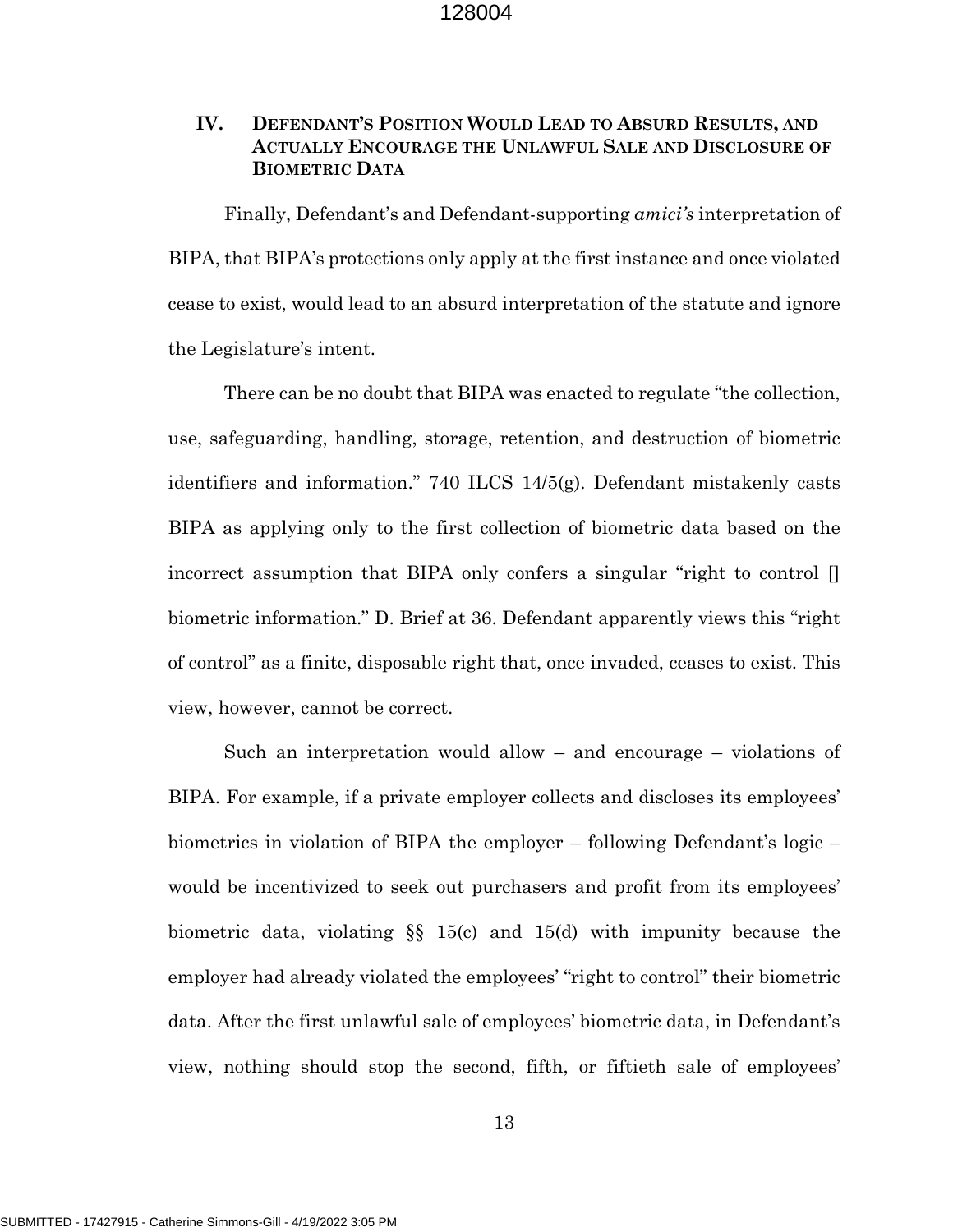biometric data either. All the harm that could ever be done – harming an individual's right to control – had already happened and any secondary or tertiary damage is wrapped up in that first violation. Defendant's "in for a penny, in for a pound" approach to violations of BIPA flies in the face of the Illinois Legislature's intent in enacting BIPA, sets a dangerous precedent for the control of private information, and should be soundly rejected by this Court.

One unlawful violation of an employee's privacy rights cannot and should not be grounds to insulate that employer from liability for continued unlawful conduct, particularly in a situation like this one. If an employer continuously requests the social media passwords of its employees, each request is a violation of the statute and triggers a new limitations period under the statute. See 820 ILCS  $55/10(b)(1)$ . Just as each violation of the Right to Privacy in the Workplace triggers a new harm, so too does a violation of an employee's biometric privacy rights.

Defendant's categorization of an individual's biometric privacy rights as "single use" conflicts with the plain language of BIPA and this Court's holding in *Rosenbach*. First, such a construction would eliminate essential protections conferred by BIPA, Section 15(a) requires an entity in possession of biometric data to have a written policy governing the use of the same in place; Section 15(b) requires a written authorization permitting the collection of biometric data; Section 15(d) prohibits the "disclosure" of biometric data unless specific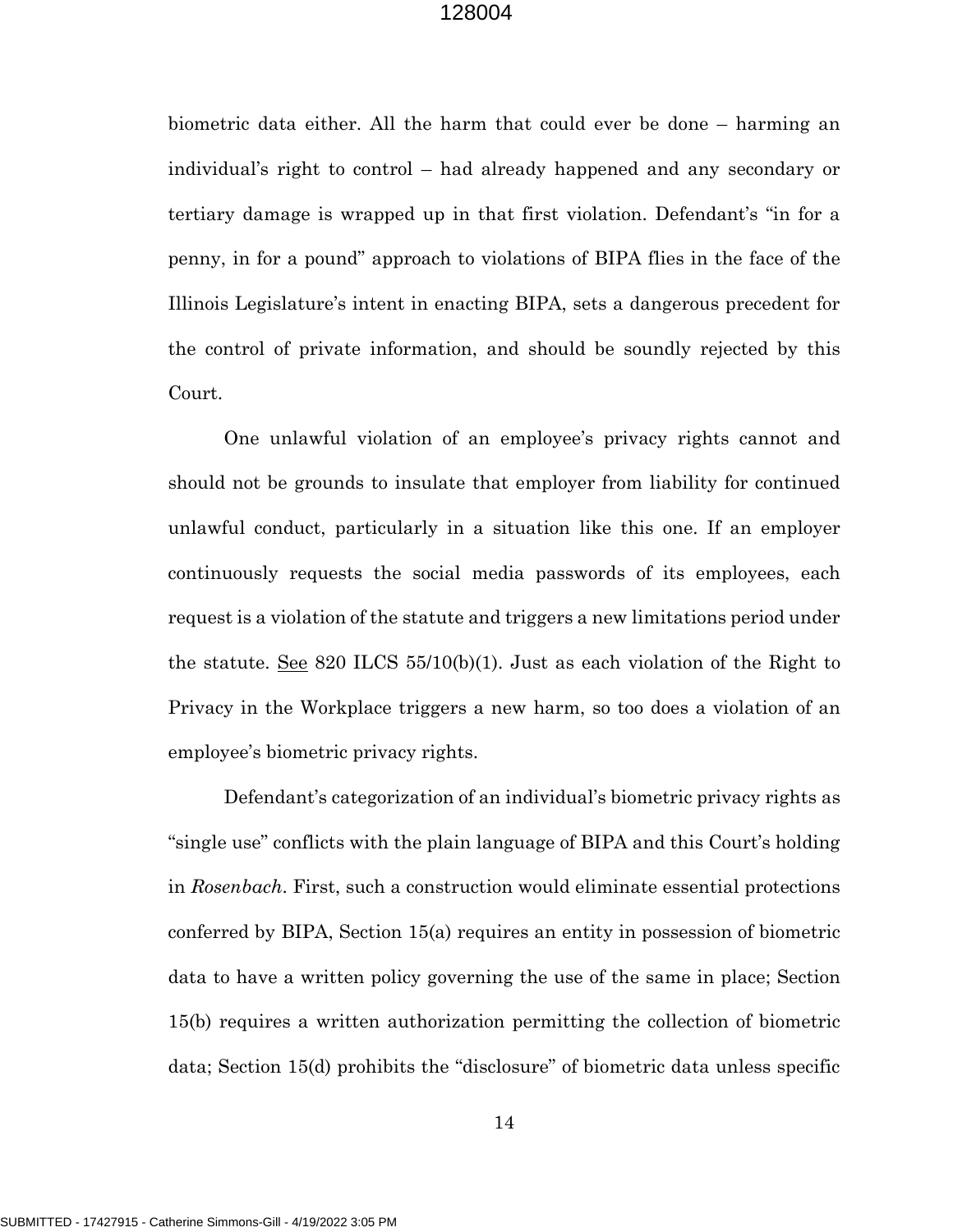prerequisites are met and prohibits the redisclosure or other dissemination of biometric data all of which would be obviated by Defendant's "single-use" approach. Clearly, by including specific language highlighting prohibitions on both disclosure and redisclosure of biometric data, the Illinois Legislature intended for BIPA's protections to survive one unlawful act and remain intact to protect employees' rights, even after an initial violation.

Second, in *Rosenbach*, this Court made clear that the Illinois Legislature "codified that individuals possess a right to privacy in and control over their biometric identifiers and biometric information." 2019 IL 123186, ¶ 33, 129 N.E.3d 1197, 1206. Defendant seizes on "control over" an employee's biometric data, but completely omits the "right to privacy in" an employee's biometrics. The difference is astounding. If an employee's only right is in the "control" of his or her biometric data, and, as argued by Defendant, once the right of control is invaded, it is lost forever, an employee would only ever have a right of action against the first entity to unlawfully collect his or her biometric data. Fortunately, BIPA provides a right to privacy *in* one's biometric data that is not lost after the first instance of unlawful conduct. Any other interpretation completely undermines the very protections created by BIPA.

Defendant has similarly asserted that the Plaintiff's interpretation of the statute would lead to absurd results and be contrary to the statute's intent, but this interpretation fails to correctly interpret the entire language of the statute. Furthermore, *amici* claim that the per scan theory would "discourage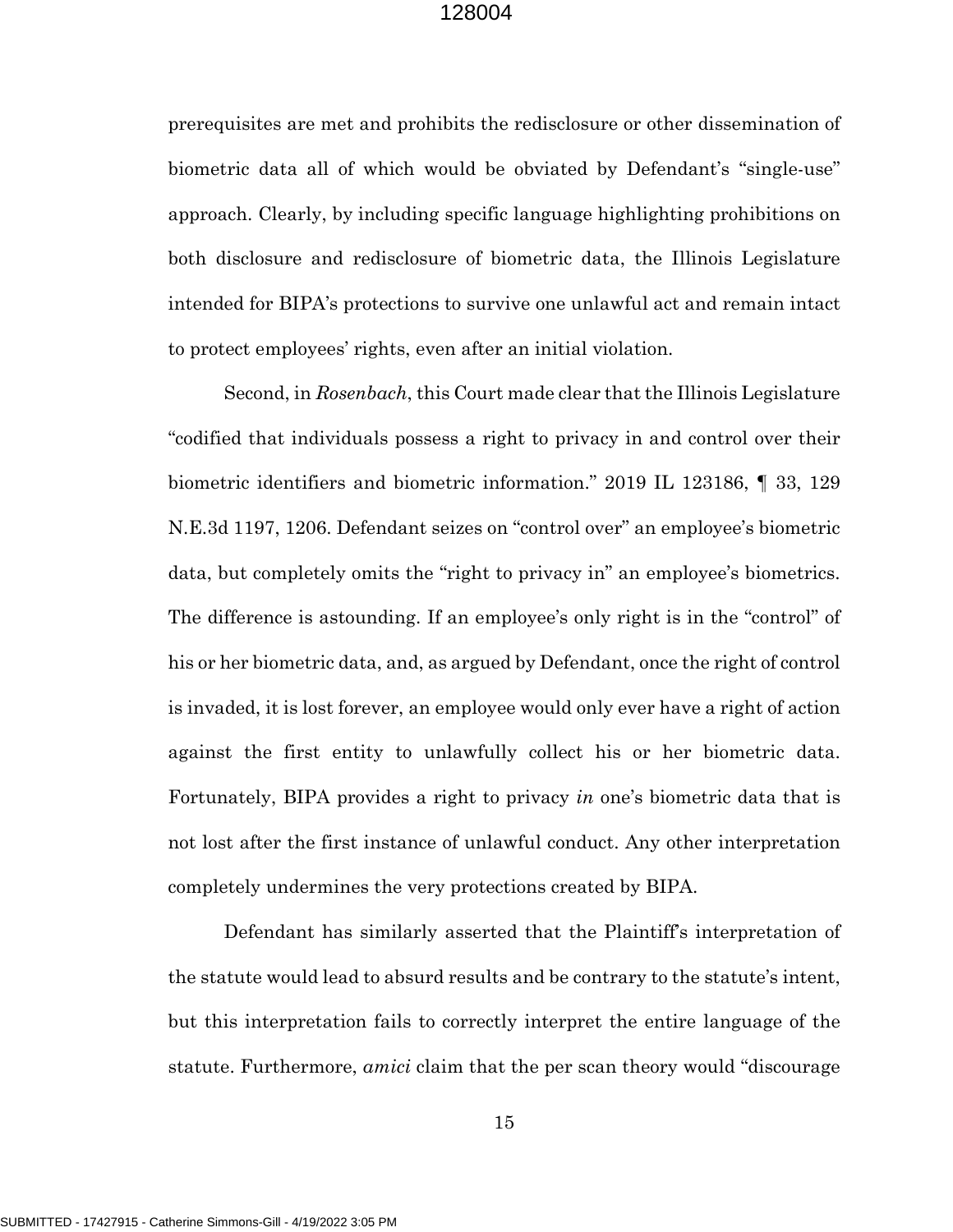the adoption of biometric technology and innovation" because employers would fear any sort of liability under the statute. (Brief of *Amici Curiae* at 23). As consistently asserted, Illinois employers should have no fear of the statute, as compliance is easy and simple. Biometric technology innovation is welcome and encouraged, as long as employers provide their employees with a simple consent and disclosure form.

While Defendant contorts BIPA's plain language, the rights conferred by BIPA, and this Court's precedent, the absurd results that would occur demonstrate why the "single right" logic must be rejected.

## **V. THE DEFENDANT'S CONSTITUTIONAL CONCERNS ARE WITHOUT MERIT AS THEY ARE BASED ON PURELY HYPOTHETICAL ARGUMENTS**

The Defendant and *amici* quote the U.S. Supreme Court *State Farm Mut. Auto. Ins. Co. v. Campbell,* 538 U.S. 408, 416–17 (2003), for the proposition that damages must comport with notions of Due Process and not be without limit. While the proposition in *Campbell* is correct, Defendant and the *amici* attempt to use this ruling to demonstrate how the "per scan" interpretation would lead to constitutional violations; an argument that lacks any merit. As stated by the Plaintiff in her brief to the Seventh Circuit, "it is not possible to evaluate the "excessiveness" of damages before damages are ascertained." (Brief *Amici Curiae* at 35).

The Defendant wants this Court to accept that the damages for every violation of BIPA would result in an absurd figure (\$12 billion, in fact) in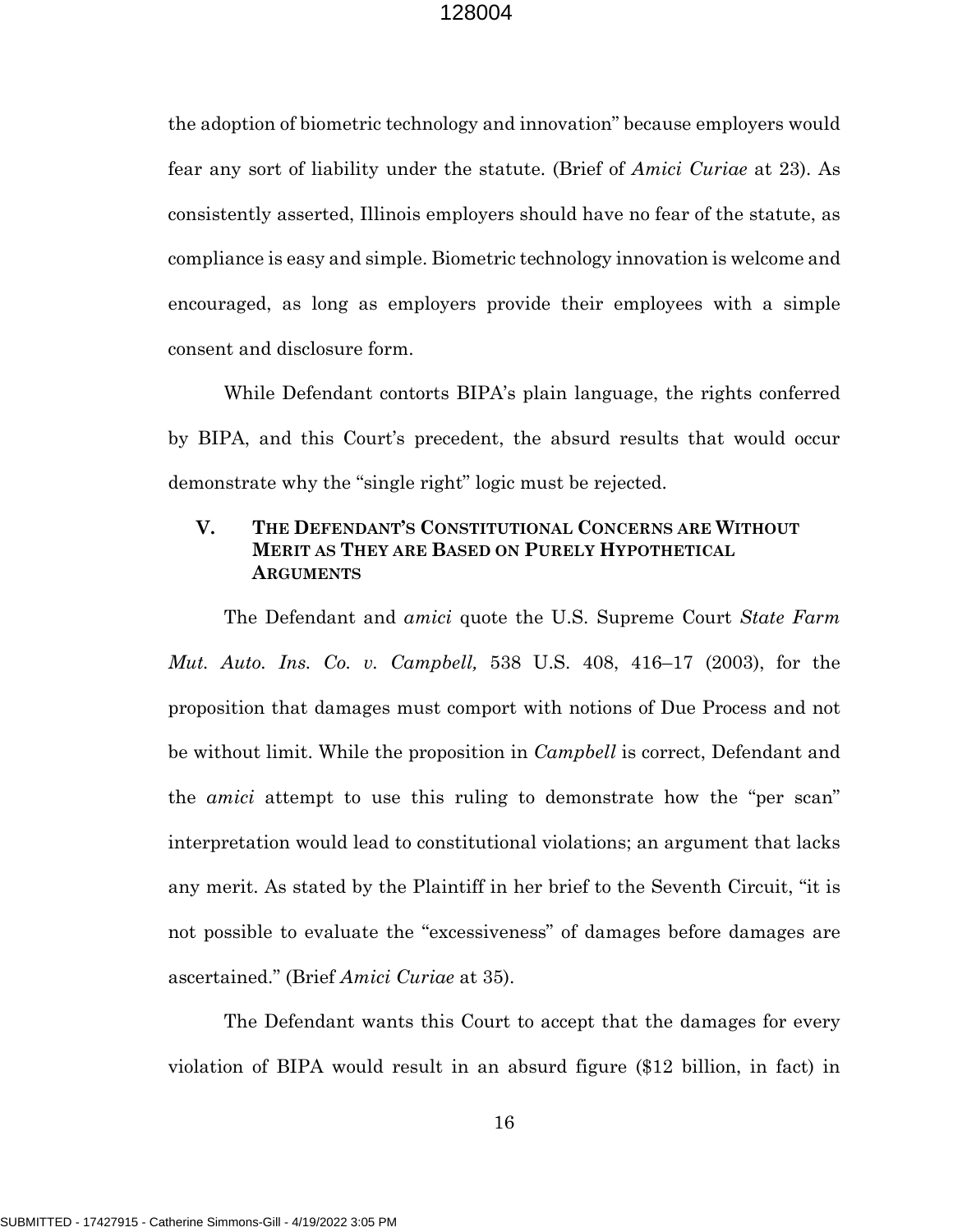damages for the average Illinois employer. This is not and has never been the role of this Court and allowing this practice to become precedent would result in countless meritless arguments over hypothetical and "stratospheric" damages awards for a plaintiff. As this Court stated in *Petersen v. Wallach*, 198 Ill. 2d at 447 (Ill. 2002), the court's duty is to construe a statute without regard to "hypothetical absurdities."

Other courts within Illinois have addressed similar Constitutional challenges to BIPA and consistently rejected the same. For example, in *Haywood v. Flex-N-Gate, LLC, et al.*, the Cook County Circuit court rejected an employer's argument that BIPA's liquidated damages clause is so fundamentally excessive that it violates the Eighth Amendment. No. 2019- CH-12933, at 2-5 (Ill. Cir. Ct. Apr. 8, 2021). *See also Stauffer v. Innovative Heights Fairview Heights, LLC,* 408 F. Supp. 3d 888, 901-03 (S.D. Ill. 2020); *Bryant v. Compass Grp. USA, Inc.*, No. 19 C 6622, 2020 WL 7013963, at \*3 (N.D. Ill. Nov. 29, 2020); *McGinnis v. United Stated Cold Storage, Inc.*, No. 19- L-9, at 5-6 (Ill. Cir. Ct. Nov. 4, 2020). Moreover, a *potentially* unconstitutional excessive damages award is not grounds for dismissing a civil lawsuit. *See Soprych v. T.D. Dairy Queen, Inc.*, No. 08 C 2694, 2009 WL 498535, at \*1 (N.D. Ill. Feb. 26, 2009) ("it would be premature to dismiss the complaint based on the potential for a constitutionally excessive damages award"); *Irvine v. 233 Skydeck, LLC*, 597 F. Supp. 2d 799, 804 (N.D. Ill. Feb. 12, 2009); *Holtzman v. Caplice*, No. 07 C 7279, 2008 WL 2168762, at \*7 (N.D. Ill. May 23,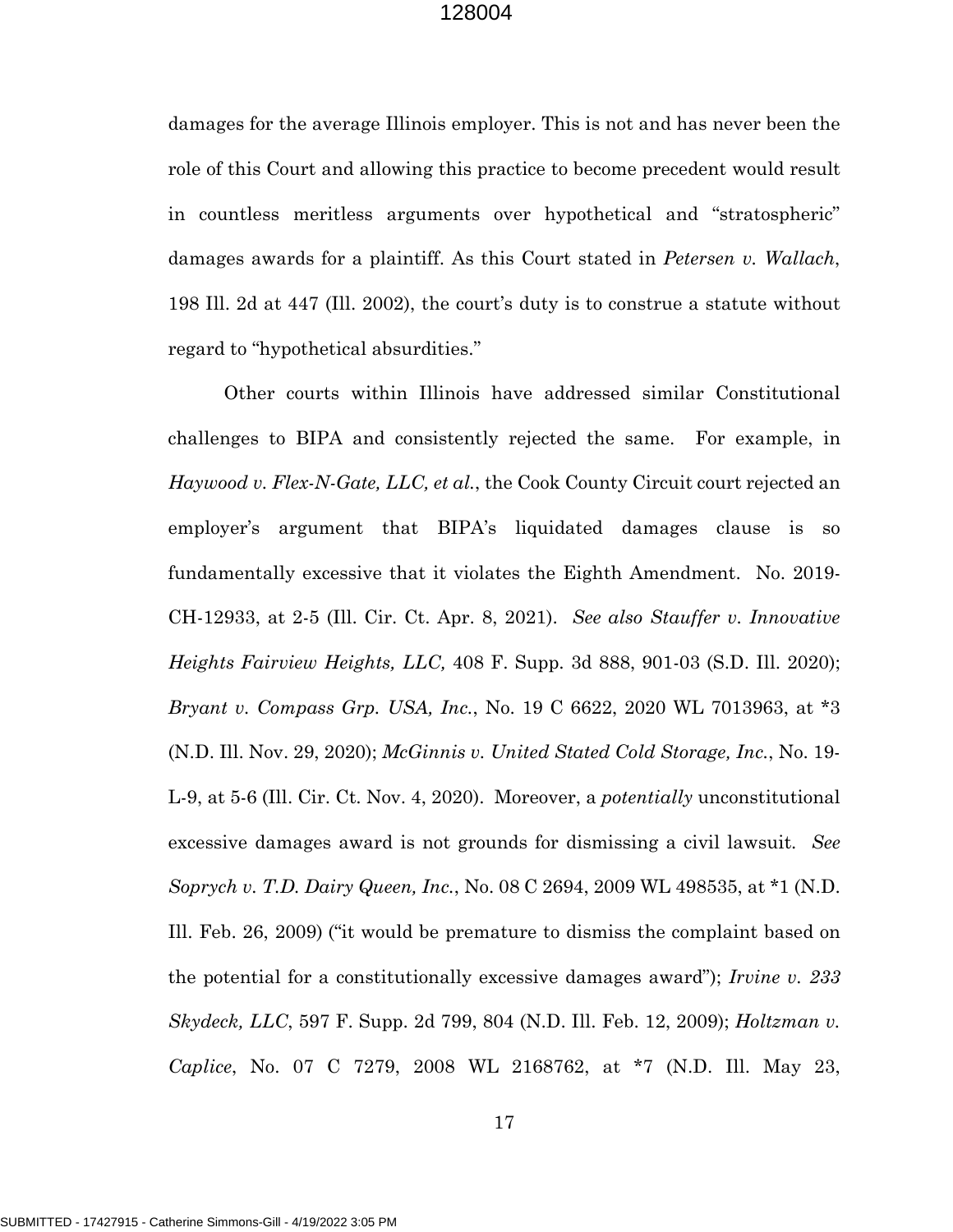2008) (citation omitted); *Cent. Mut. Ins. Co. v. Tracy's Treasures, Inc.*, 2014 IL App (1st) 123339, ¶ 72 (citation omitted) (the court cannot deny class certification because it *might* later produce an unconstitutionally-excessive damages award); *Ballard RN Ctr., Inc. v. Kohll's Pharm. & Homecare, Inc.*, 2014 IL App (1st) 131543, ¶ 42, *rev'd on other grounds*, 2015 IL 118644 ("[w]hether a reduction in damages to comply with due process is required … is not a reason to deny class certification"); *Murray v. GMAC Mortg. Corp.,* 434 F.3d 948, 954 (7th Cir. 2006) (same).

This Court further rejected this argument by the *amici curiae* in *Rosenbach* and ruled purely on the issue at hand and not the baseless speculation that a potential unconstitutional outcome could result. Following this precedent, the Plaintiff and *amici* respectfully asks this Court to ignore the fictional result proposed by the Defendant and focus solely on the matter at hand.

#### **CONCLUSION**

The Illinois Biometric Information Privacy Act protects Illinois workers and their right to privacy in their biometric identifiers and biometric information. Narrowing the breadth of the statue would negatively impact at risk and low wage workers throughout the State. Furthermore, narrowing the statute conflicts with the plain meaning as well as the legislative intent to confer special protections to Illinois residents and workers.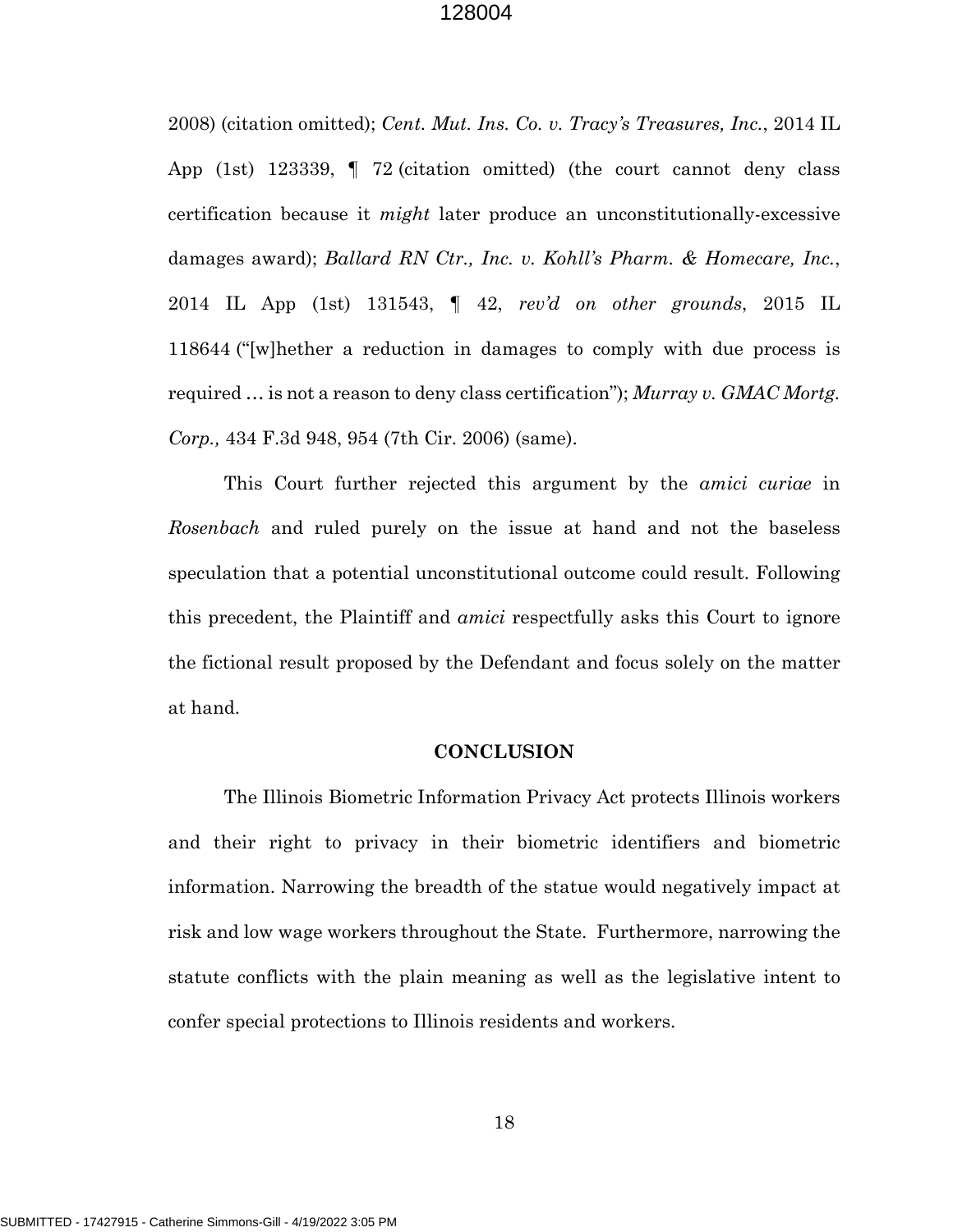Accordingly, the *amici* support Plaintiff Latrina Cothron and the District Court's ruling denying judgment on the pleadings.

Respectfully submitted,

Catherine Simmons-Gill Chiquita L Hall-Jackson 111 West Washington Street Chicago, Illinois 60602 Suite 1110 (312) 255-7105 (312) 609-6611

OFFICES OF CATHERINE Hall-Jackson & Associates, PC SIMMONS-GILL, LLC 180 West Washington Street Chicago, Illinois 60602 chj@hall-Jacksonandassociates.com

*Counsel for Amici Curiae*